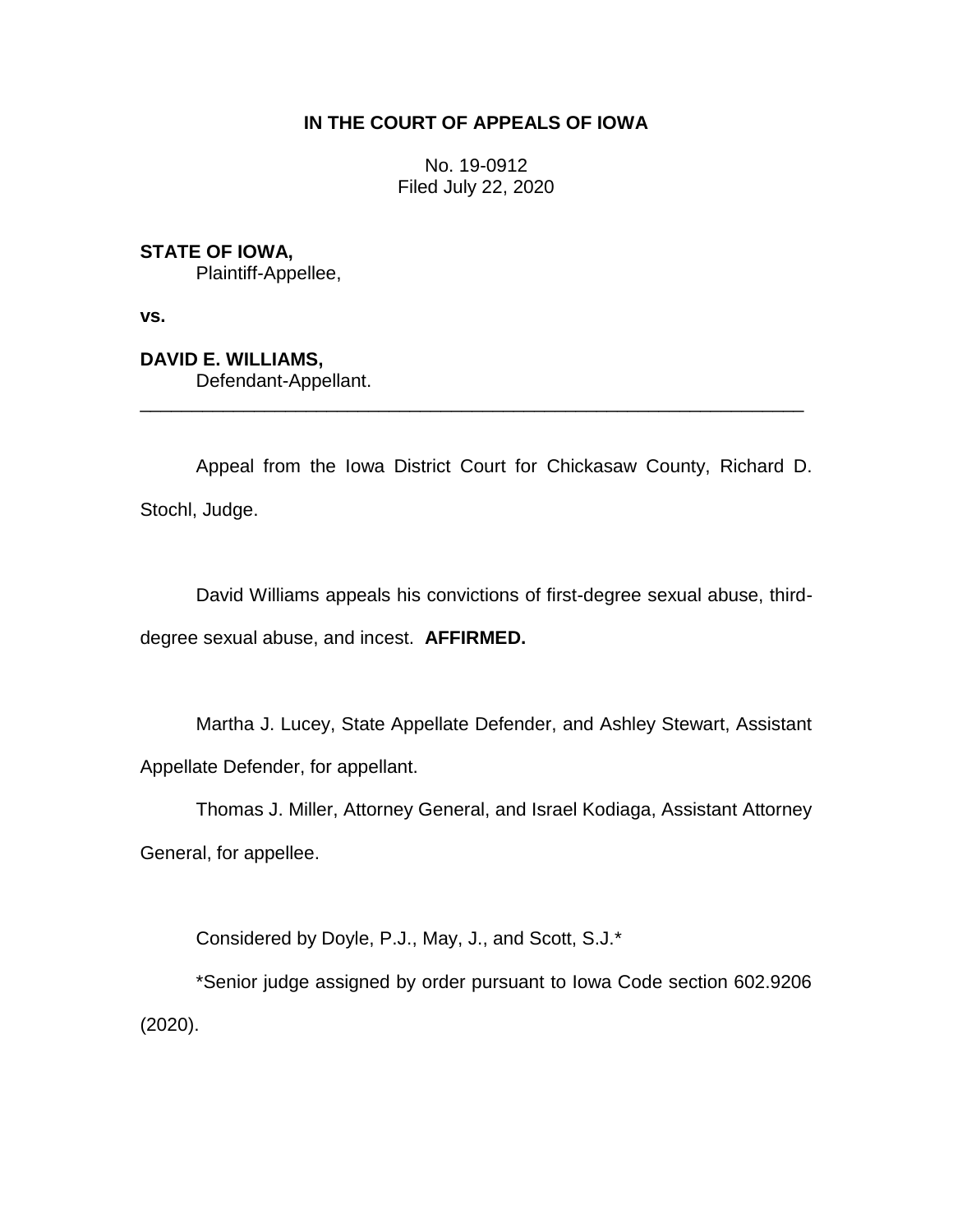## **SCOTT, Senior Judge.**

David Williams appeals his convictions of first-degree sexual abuse, thirddegree sexual abuse, and incest. As to all three convictions, Williams argues the district court allowed the State to elicit impermissible vouching testimony from two professionals who interviewed the alleged victim. He also challenges the sufficiency of the evidence supporting the serious injury element of his conviction of first-degree sexual abuse. Finally, Williams argues the court erred in failing to merge his dual convictions of sexual abuse.

### **I. Background Facts and Proceedings**

R.W. is Williams's family member. She grew up in Oklahoma. R.W. moved to Iowa with her mother in March 2015, when she was twelve. They moved in with Williams. Also residing in the home were Williams's wife and son. At trial, R.W. testified to numerous instances of sexual abuse at the hands of Williams between March 2015 and July 2016, during which she was twelve and thirteen years old, including groping; manual penetration of her vagina; oral, vaginal, and anal sex. On one occasion of abuse in Williams's bedroom, R.W. tried to escape from the situation. Williams responded by putting a lit cigarette against R.W.'s face. The cigarette left a mark, which developed into a scar. According to R.W.'s trial testimony, the scar was faint, but she could still see it when she looked at herself in the mirror.

R.W. and her mother continued to reside with Williams until late December 2015, when they moved into an apartment. R.W. continued to variously see Williams on the weekends and during the summer. Toward the end of the summer, R.W. began advising Williams she was going to tell someone about his conduct.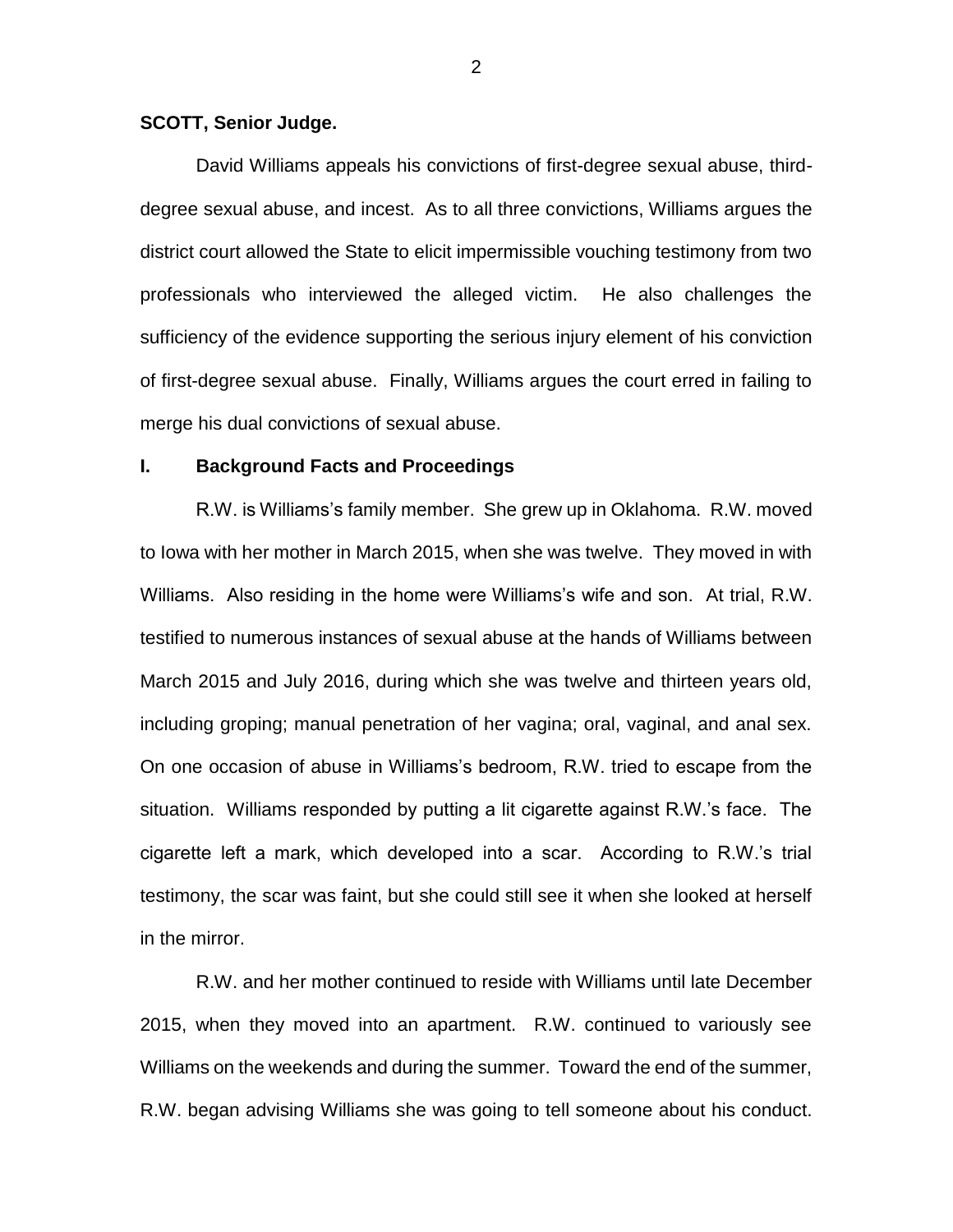Williams would become angry and slap R.W. or grab her by the throat. Ultimately, the abuse ended in or around July 2016. As noted, all of the abuse occurred while R.W. was twelve and thirteen years old.

In March 2017, R.W. was sent to a juvenile detention center. While residing at the juvenile detention center, Williams, his wife, and his son visited R.W., but R.W. declined to see them. A few days later, on April 24, a clinical psychologist at the detention center, Dr. Christine Guevara, conducted a structured interview of R.W., during which R.W. disclosed allegations of sexual abuse at the hands of Williams. R.W. testified she did not report the abuse earlier because Williams advised her to not tell anyone and it was their secret and she felt threatened by Williams, noting there were times he would slap her when she screamed, and, on the one occasion, he burned her face with a cigarette. The allegations were relayed to the Iowa Department of Human Services (DHS). DHS alerted law enforcement, and an investigation ensued. On April 28, R.W. also underwent a forensic interview at a child protection center, which was conducted by Miranda Kracke.

Williams was charged by trial information with first-degree sexual abuse, third-degree sexual abuse, and incest. The matter proceeded to a jury trial. Following the State's case-in-chief, Williams moved for judgement of acquittal. As to the charge of first-degree sexual abuse, Williams argued, among other things, the State failed to establish the serious injury element. The court denied the motion, reasoning the evidence was sufficient to engender a question for the jury. The jury found Williams guilty as charged. The court denied Williams's post-trial

3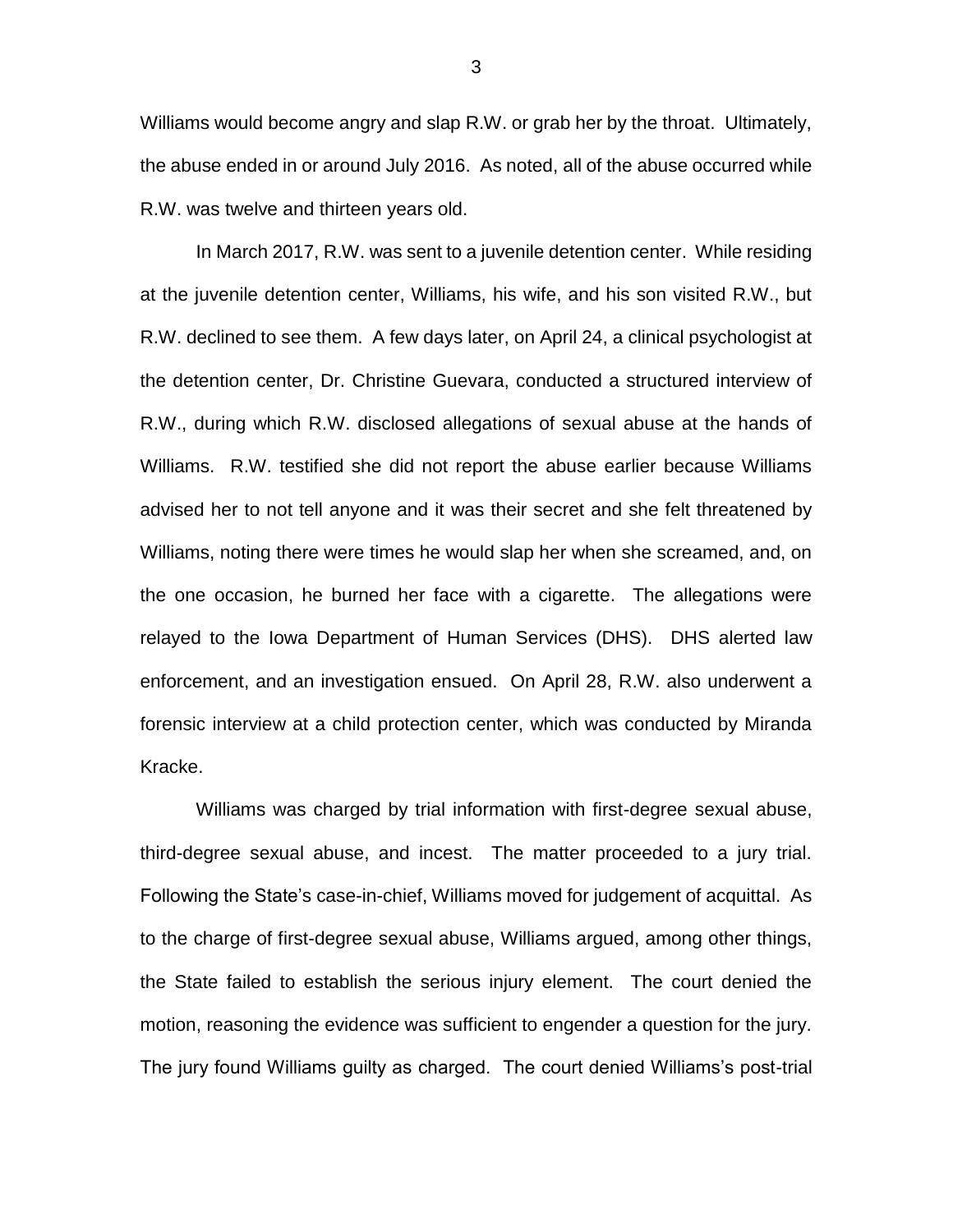motion for a new trial and in arrest of judgment. Williams appealed following the imposition of sentence.

### **II. Analysis**

 $\overline{a}$ 

### A. Vouching

Williams claims the court erred in allowing expert testimony that improperly vouched for the credibility of R.W.'s allegations. Specifically, he complains of Dr. Guevara's testimony concerning delayed disclosures of sexual abuse and emotional responses to abuse and Kracke's testimony concerning grooming, delayed disclosure, and varying accounts of the allegations. Our review is for discretionary abuse. *See State v. Juste*, 939 N.W.2d 664, 672 (Iowa Ct. App. 2019). This is our most deferential standard of review. *State v. Roby*, 897 N.W.2d 127, 137 (Iowa 2017). "When the district court exercises its discretion on grounds or for reasons clearly untenable or to an extent clearly unreasonable, an abuse of discretion occurs." *Juste*, 939 N.W.2d at 672 (quoting *State v. Dudley*, 856 N.W.2d 668, 675 (Iowa 2014)).

At trial, defense counsel had lodged a preliminary objection to any testimony on the issue of delayed disclosure as improper vouching testimony.<sup>1</sup> The court noted it would deal with the vouching objection as it arose but advised it would allow testimony on delayed disclosure so long as it did not specifically bolster R.W.'s credibility.

At trial, Dr. Guevara was questioned about delayed disclosure of allegations of sexual abuse. Counsel renewed her objection during Dr. Guevara's testimony.

<sup>&</sup>lt;sup>1</sup> The defense had also raised this issue in a pretrial motion in limine.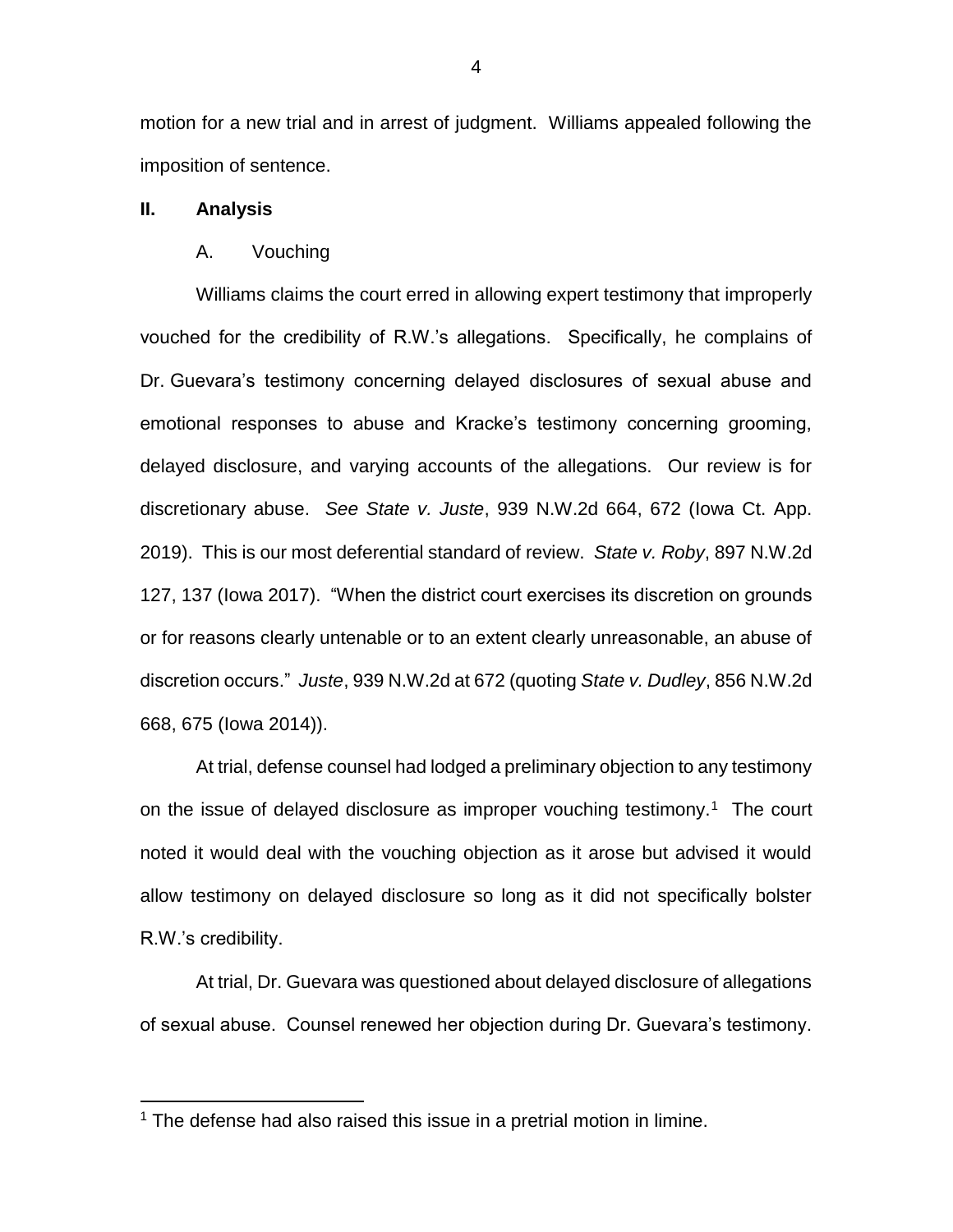The court overruled the objection. Dr. Guevara went on to testify regarding delayed disclosure as to children in general. She stated children commonly delay disclosure because they do not always feel safe in their environment, and disclosure in a juvenile detention center is common because children feel safe in such an environment. She also testified it is common for frequent abuse to become normalized for children. She additionally stated some children do not report abuse because of Stockholm syndrome—attachment to their abuser.

The State also called Kracke as a witness and questioned her about delayed disclosure of sexual abuse. Defense counsel's objection to testimony on the issue was again overruled. Kracke went on to explain children do not report sexual abuse because they are either told they would not be believed or they themselves simply think they will not be believed, they have been threatened, or they believe "someone they loved would be hurt" or get in trouble. Kracke was also questioned about the commonality of children providing varying allegations to different people. Defense counsel's objection to the question was overruled, and Kracke testified that would depend on a number of dynamics. She also explained when the abuse is ongoing, it is hard for children to identify specific incidents of abuse because they all mesh together.

Williams largely complains the State crafted its examination of these witnesses to explain the circumstances of R.W.'s report of sexual abuse and her inconsistent accounts of the allegations. But both witnesses only testified to children in general; neither referred to R.W. specifically, and neither stated R.W.'s conduct was consistent with that of other victims of sexual abuse. *See State v. Leedom*, 938 N.W.2d 177, 192 (Iowa 2020) (noting, "Experts may express general

5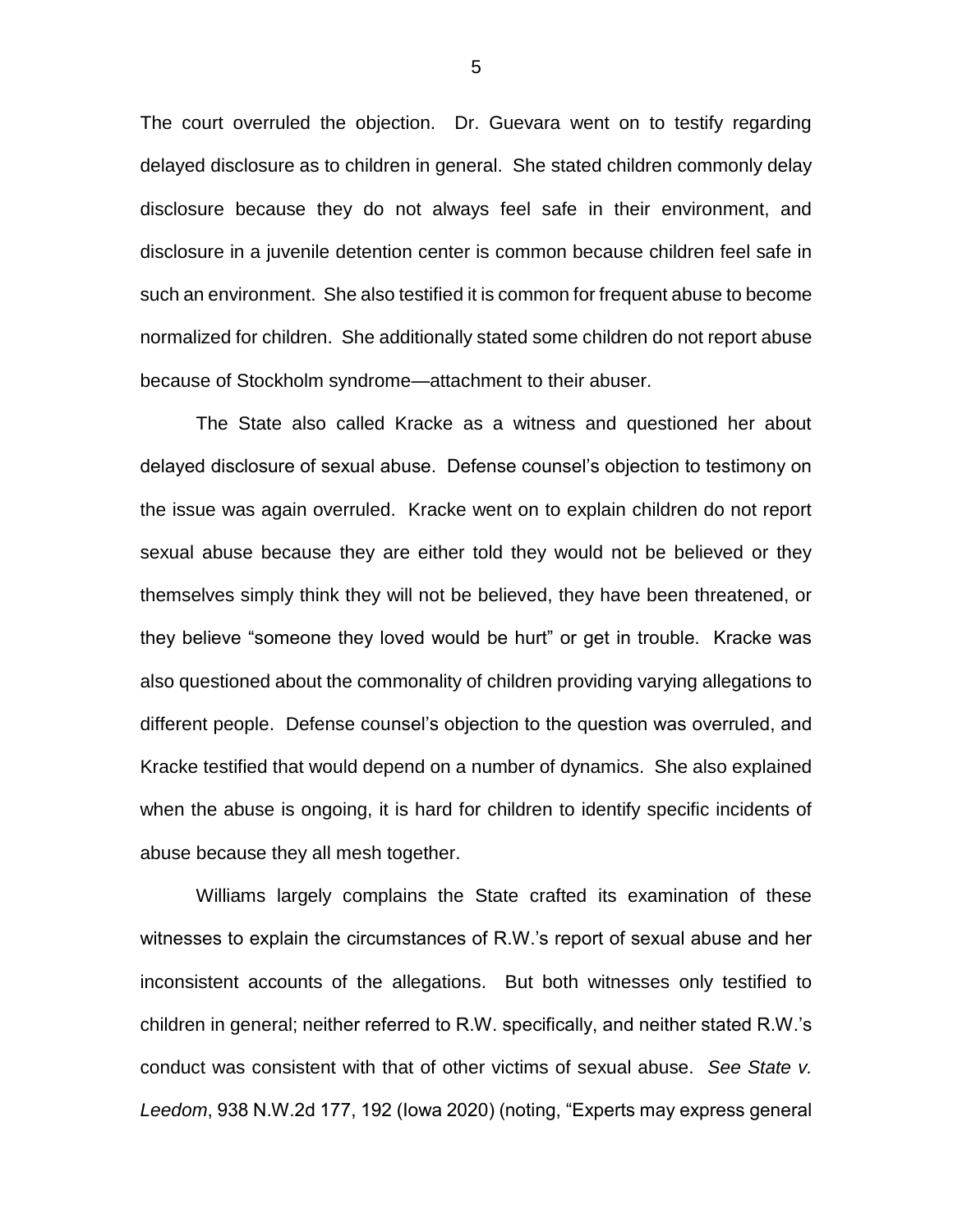opinions but may not directly comment on the veracity of the child victim" and finding testimony that "was general in nature describing why children delay disclosure, the grooming process, why children have an inability to recall specific dates" permissible); *Dudley*, 856 N.W.2d at 676 (noting general testimony about tendencies of victims of sexual abuse is allowed when "the expert witness avoided commenting directly on the child at issue"). Thus, we find no abuse of discretion or resulting cause for reversal. *See, e.g.*, *State v. Lindaman*, No. 18-1147, 2020 WL 821974, at \*6 (Iowa Ct. App. Feb. 19, 2020).

### B. Sufficiency of the Evidence

Next, Williams challenges the sufficiency of the evidence supporting the serious injury element of his conviction of first-degree sexual abuse. Challenges to the sufficiency of the evidence are reviewed for corrections of errors at law. *State v. Mathias*, 936 N.W.2d 222, 226 (Iowa 2019).The court views "the evidence 'in the light most favorable to the State, including all reasonable inferences that may be fairly drawn from the evidence.'" *State v. Ortiz*, 905 N.W.2d 174, 180 (Iowa 2017) (quoting *State v. Huser*, 894 N.W.2d 472, 490 (Iowa 2017)). All evidence is considered, not just that of an inculpatory nature. *See Huser*, 894 N.W.2d at 490. "[W]e will uphold a verdict if substantial evidence supports it." *State v. Wickes*, 910 N.W.2d 554, 563 (Iowa 2018) (quoting *State v. Ramirez*, 895 N.W.2d 884, 890 (Iowa 2017))."Evidence is substantial if, 'when viewed in the light most favorable to the State, it can convince a rational jury that the defendant is guilty beyond a reasonable doubt.'" *Id.* (quoting *Ramirez*, 895 N.W.2d at 890). Evidence is not rendered insubstantial merely because it might support a different conclusion; the only question is whether the evidence supports the finding actually made. *See*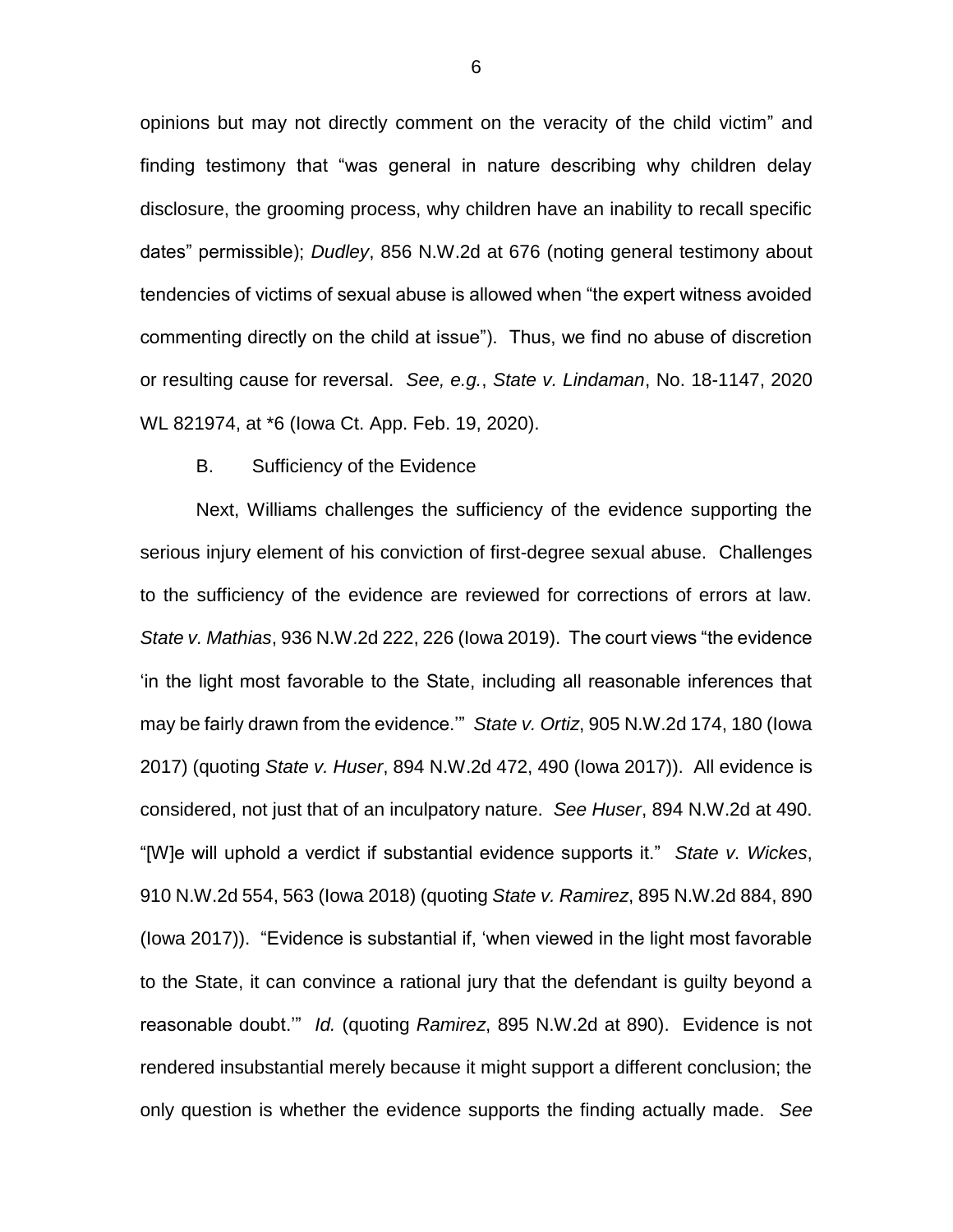*Brokaw v. Winfield-Mt. Union Cmty. Sch. Dist.*, 788 N.W.2d 386, 393 (Iowa 2010). In considering a sufficiency-of-the-evidence challenge, "[i]t is not the province of the court . . . to resolve conflicts in the evidence, to pass upon the credibility of witnesses, to determine the plausibility of explanations, or to weigh the evidence; such matters are for the jury." *State v. Musser*, 721 N.W.2d 758, 761 (Iowa 2006) (quoting *State v. Williams*, 695 N.W.2d 23, 28 (Iowa 2005)).

The State bears the burden of proving every element of a charged offense. *State v. Armstrong*, 787 N.W.2d 472, 475 (Iowa Ct. App. 2010). Williams does not challenge the jury instructions employed at trial. As such, the instructions serve as the law of the case for purposes of reviewing the sufficiency of the evidence. *See State v. Banes*, 910 N.W.2d 634, 639 (Iowa Ct. App. 2018). On the charge of first-degree sexual abuse, the jury was instructed the State must prove, among other things: "In the course of committing the sexual abuse, David Williams caused a serious injury to R.W." *See* Iowa Code § 709.2(1) (2015). "Serious injury" was defined as "a bodily injury which causes serious permanent disfigurement." *See id.* § 702.18(1)(b)(2). The jury instructions defined "bodily injury" as "physical pain, illness or any impairment of physical condition." *Accord State v. McKee*, 312 N.W.2d 907, 913 (Iowa 1981) (adopting Model Penal Code definition of bodily injury).

Williams claims the evidence was insufficient to show the cigarette burn to R.W.'s face amounted to a serious permanent disfigurement. He complains no photographs of the scar were admitted as evidence and R.W. simply pointed to where it was but the record indicates it could not be seen by the jury. However, while R.W. testified the scar was faint, she noted she could still see it when she

7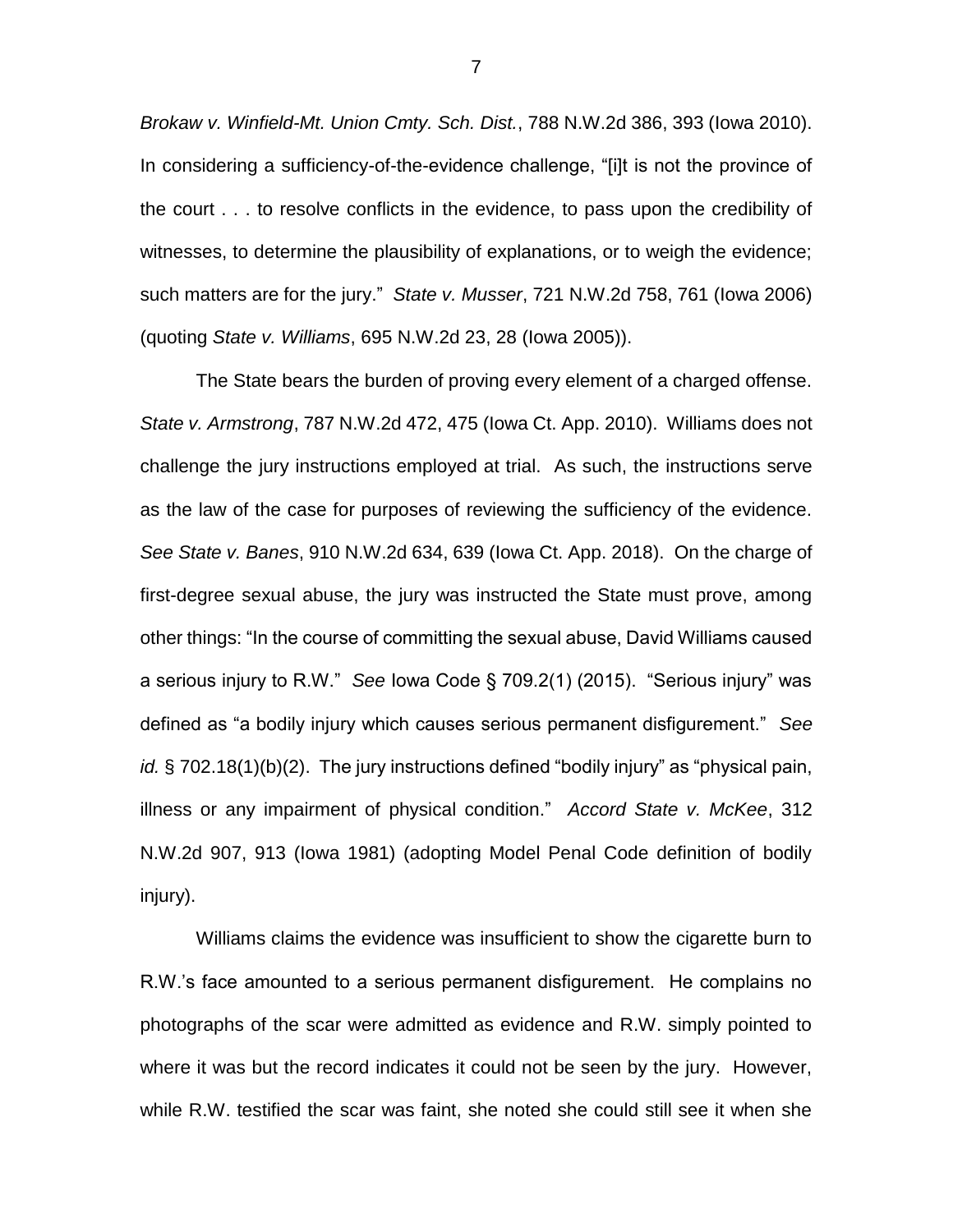looked at herself in the mirror. Furthermore, when R.W. underwent a second forensic interview in 2019, years after the incident and shortly before trial, the interviewing nurse viewed the area where R.W. reported being burnt. She testified, "It looked like a scar." Although she acknowledged it could have been caused by a host of things, the nurse's testimony that "[i]t looked like a scar," coupled with R.W.'s testimony as to how she got it and it was still visible when she looked in the mirror, and when viewed in the light most favorable to the State, was substantial evidence that R.W. was still scarred from the cigarette burn. And Williams makes no claim the scar, if its existence was proven by substantial evidence, could not amount to a serious permanent disfigurement. Even if he did, while scarring does not amount to a per se serious permanent disfigurement, whether it does in any given case is for the jury to decide. *State v. Hanes*, 790 N.W.2d 545, 554 (Iowa 2010).

Viewing the evidence in the light most favorable to the State, as we must, we conclude the evidence was sufficient to establish the challenged element of first-degree sexual abuse beyond a reasonable doubt.

C. Merger

Finally, Williams claims the district court erred in failing to merge his sexualabuse convictions. Because Williams was sentenced on both convictions, he characterizes his claim as a challenge to an illegal sentence, which can be raised at any time. *Goodwin v. Iowa Dist. Ct.*, 936 N.W.2d 634, 643 (Iowa 2019). The State claims Williams mischaracterizes his challenge as one to an illegal sentence and is really a challenge to the sufficiency of evidence to support both charges as separate events and thus error is not preserved. We disagree. Williams, at least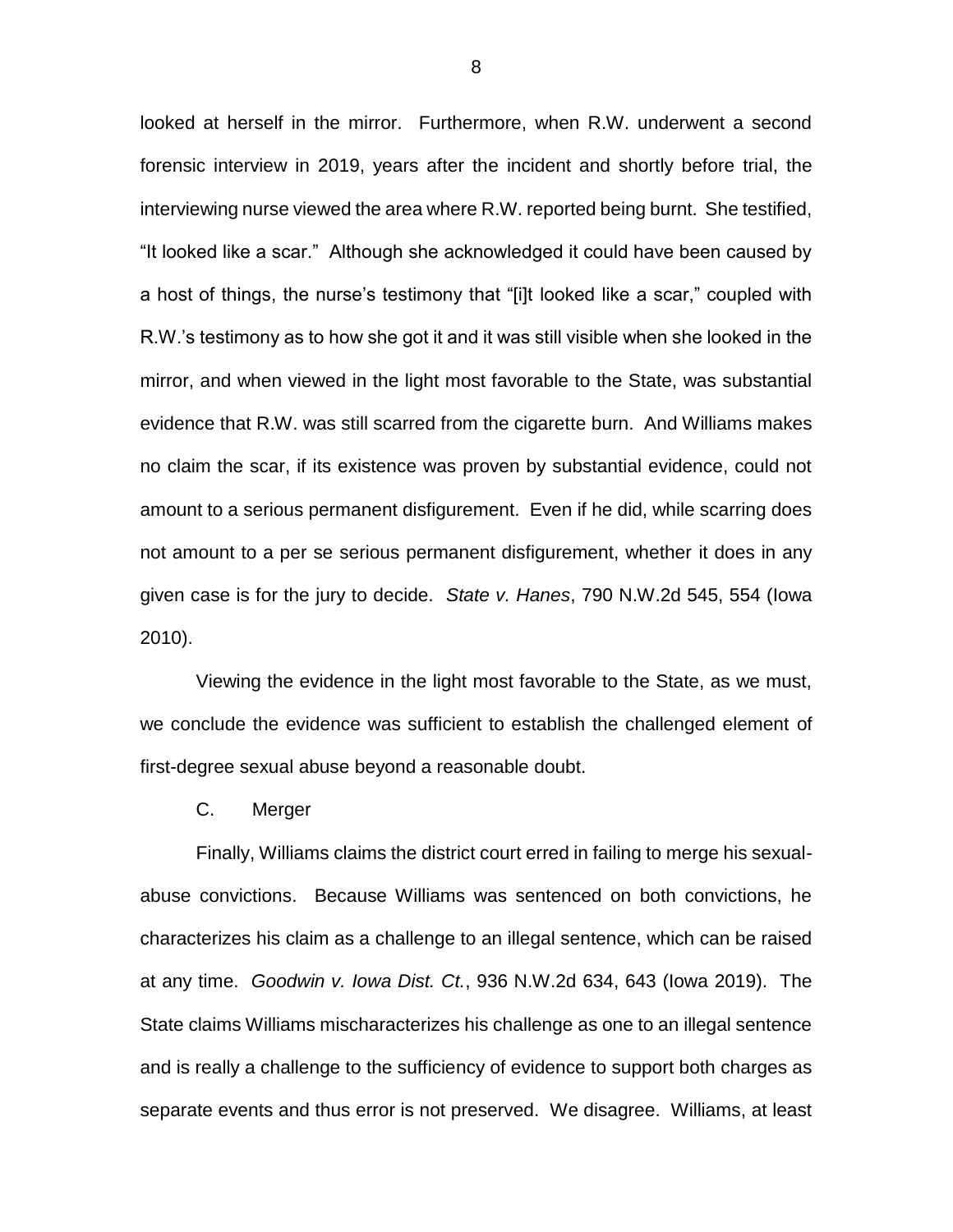partially, bases his argument on lesser-included-offense principles and how the jury was instructed. *See State v. Stewart*, 858 N.W.2d 17, 22 (Iowa 2015) (noting focus of merger analysis "is on the crimes charged in the trial information and for which the jury was instructed"); *State v. Ross*, 845 N.W.2d 692, 701 (Iowa 2014) (noting the merger doctrine involves "double jeopardy claims involving lesserincluded offenses"). We proceed to the merits.

Iowa Code section 701.9 provides:

No person shall be convicted of a public offense which is necessarily included in another public offense of which the person is convicted. If the jury returns a verdict of guilty of more than one offense and such verdict conflicts with this section, the court shall enter judgment of guilty of the greater of the offenses only.

Simply stated, under the merger doctrine, "if the lesser offense contains an element that is not part of the greater offense, the lesser cannot be included in the greater," and merger is not required. *State v. Anderson*, 565 N.W.2d 340, 343 (Iowa 1997). The determination logically begins "with the court's marshaling instruction on the greater offense." *Id.* (quoting *State v. Turecek*, 456 N.W.2d 219, 223 (Iowa 1990)). We apply the legal elements test, which, importantly, is "purely a review of the legal elements and does not consider the facts of a particular case." *Krogmann v. State*, 914 N.W.2d 293, 325 (Iowa 2018) (quoting *State v. Love*, 858

N.W.2d 721, 725 (Iowa 2015)).

[U]nder the legal test the lesser offense is necessarily included in the greater offense if it is impossible to commit the greater offense without also committing the lesser offense. If the lesser offense contains an element not required for the greater offense, the lesser cannot be included in the greater.

*Id.* (alternation in original) (quoting *State v. Braggs*, 784 N.W.2d 31, 35–36 (Iowa 2010)).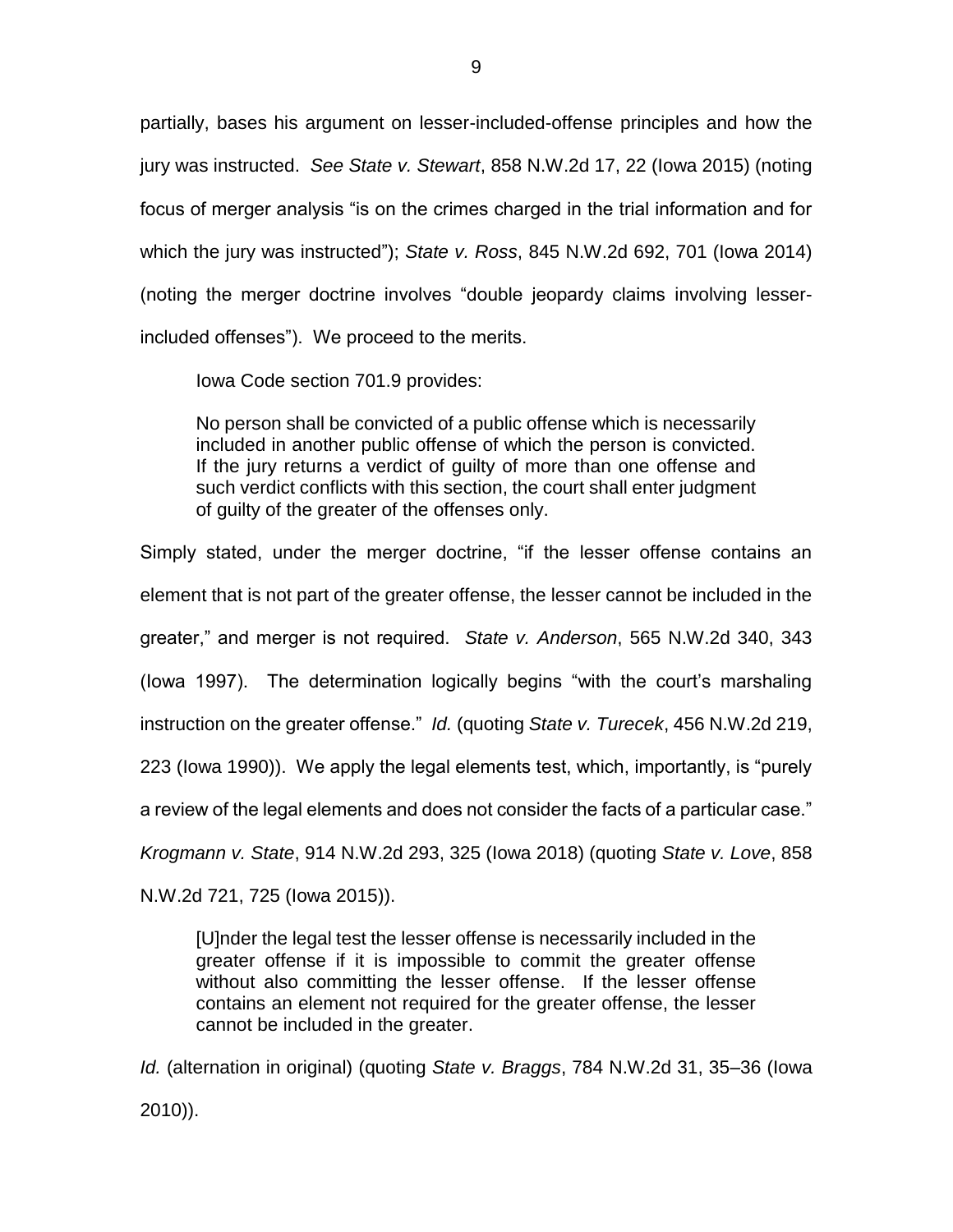So, the question before us is whether it was impossible for Williams to commit first-degree sexual abuse, as instructed, without also committing thirddegree sexual abuse, as instructed. As noted, this is a legal test, and the facts of the case have no bearing on the determination. As to the charge of sexual abuse in the first degree, the jury was instructed the State was required to prove the following elements:

1. Between March of 2015 and September of 2016, David Williams performed a sex act with R.W.

2. The defendant performed the sex act while R.W. was under the age of 14 years.

3. In the course of committing the sexual abuse, David Williams caused serious injury to R.W.

As to third-degree sexual abuse, the jury was instructed the State was required to prove the following elements:

1. Between March of 2015 and September of 2016, David Williams committed a sex act on R.W.

2. The sex act occurred while R.W. was 12 or 13 years of age.

3. The act was between persons who were not at the time cohabiting as husband and wife.

Element one of each charge is virtually identical. It would be impossible for

Williams to commit element one of count one without also committing it as to count two. Element two of count two is likewise subsumed into element two of count one, as a twelve- or thirteen-year old is under the age of fourteen years. Element three of count two requires that the sex act be between persons not cohabiting as husband and wife. Count one does not require the establishment of that element. As a result, it would not be impossible for Williams to commit first-degree sexual abuse without also committing third-degree sexual abuse. Had Williams and R.W. been cohabiting as husband and wife, he could have been convicted under count